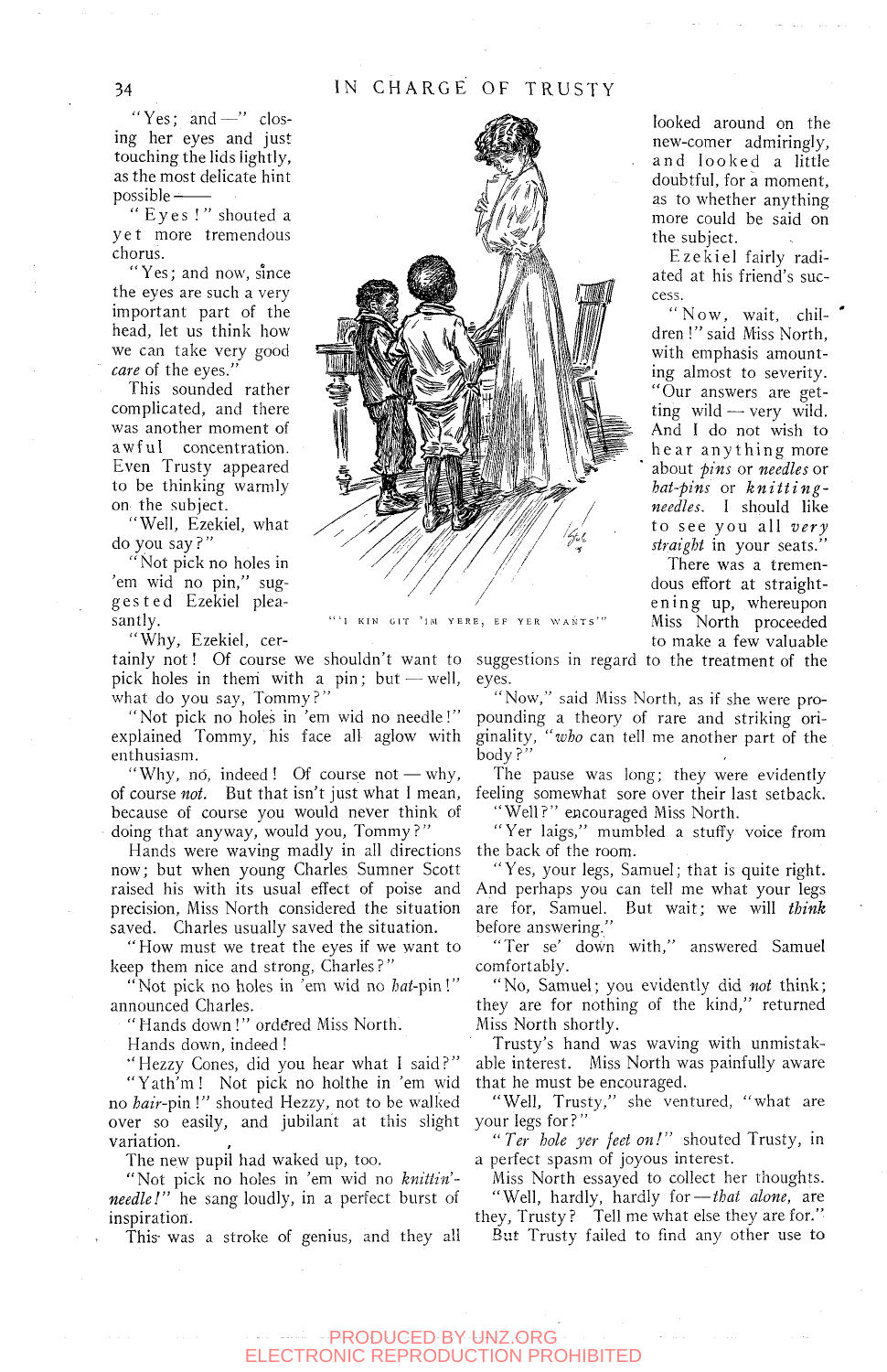which he could put the legs, and Miss North again took the floor; whereupon Trusty's interest immediately subsided.

Later on, she attempted, somewhat cautiously, to draw him out once more; but the day went on, and not once again did Trusty deign to come to the front.

The next morning Miss Doane was at school early. She had been working for some moments at her desk in the Assembly Room, when she became aware that again an unusual sort of demonstration was taking place in the outside hall. To the hall Miss Doane went; and there, once more, she was met by the large colored man and the small colored boy.

"Jes 'blige ter 'ply de same kine o' coaxin'. Miss! Whup 'im all de way yere! Ain't I, Trusty?"

Poor Trusty appeared almost too spent even to reply; and Miss Doane looked at him and suggested that he go to his seat and rest.

"M-m-m — ain' gwine no seat 'n' res'!" he growled.

His father intervened: "Yer see. Miss? Yer see? He's de hard-haidedes' chile I'se got, an' dat's de trufe. Come 'long, now, boy; jes come 'long, now!" And, without ceremony, Trusty was lifted with a firm hand and transported through the Assembly Room to his seat, where he was deposited with a thump.

Miss North looked up in mild surprise.

"Why, Trusty! Good morning!"

Trusty's response was a thing of conjecture. "And so you are back at school again; and aren't you glad, after all, to come back to this nice school?"

"M-m-m — school nuthin'!" was the unexpectedly prompt response.

"Yer'll fine 'im mighty wearisome, I 'spec', Miss,' put in the parent. "But whup 'im ! Dat's all 1 kin say. Whup 'im *all* de time; an' me 'n' 'Mandy'll wuk on 'im nights 'n' mawnin's."

Miss North looked at the diminutive object but half filling his seat, and caught her breath.

Another day of alternate gloom and occasional spasmodic interest on Trusty's part, another day of doubts and fears in his behalf on the part of Miss North.

That night, just as he was about to scuffle disconsolately behind the others from the room, picturing, no doubt, some of the joys which were awaiting him at home, she called him back. Ezekiel stood by her desk, wondering why she had called him, too.

"Trusty," she began, "wouldn't you like to come to school to-morrow morning with Ezekiel ?"

Trusty looked up doubtfully, and Ezekiel looked up, not just comprehending.

"You live near each other, don't you?"

"No'm." Ezekiel's tone wavered anxiously. "No'm, we don't live nare each udder. Miss No'th ; Trusty he live clare way *down* de road."

He stopped, meditating; then his face seemed to clear somewhat of its burden of thought. " But 1 reckon — I kin *git* 'im yere, ef yer wants, Miss No'th; yas'm,  $I - I$  kin git 'im yere, ef yer wants, 'cuz I kin go af 'im an' git 'im. Yas'm, I kin ca'y 'im ter school, Miss  $No'th$ !"

Trusty looked a bit doubtful as to whether he should entirely fall in with the plan, and Miss North made haste to readjust herself.

"No'm, 'tain' no trouble. Miss No'th; no'm. 1 kin ca'y 'im ter school ter-morrer, cyan't I, Trusty?"

Trusty still appeared to be doubting heavily; but Ezekiel's assurances continued to ring warmly, as they moved on toward the door and disappeared into the hall.

It was still early the next morning when Miss North worked alone in the school-room. Slowly the door opened. Slowly two small figures pushed their way awkwardly into the room.

Miss North looked up.

"Why, Ezekiel! And Trusty !"

They came in softly, hand in hand, and stood before her desk. Trusty passive, Ezekiel glowing shyly with pride and pleasure.

" Hyeah's Trusty, Miss No'th," he explained briefly.

"I see. Why, howhow very nice ! And so nice and early ! Why, Trusty, aren't you glad you could get here so early?"

Trusty seemed hardly ready to commit himself just yet, but began to look shyly pleased, too. Ezekiel, still holding him by the hand, looked down protectingly.

"TWO SMALL FIGURES PUSHED THEIR WAY INTO THE ROOM"

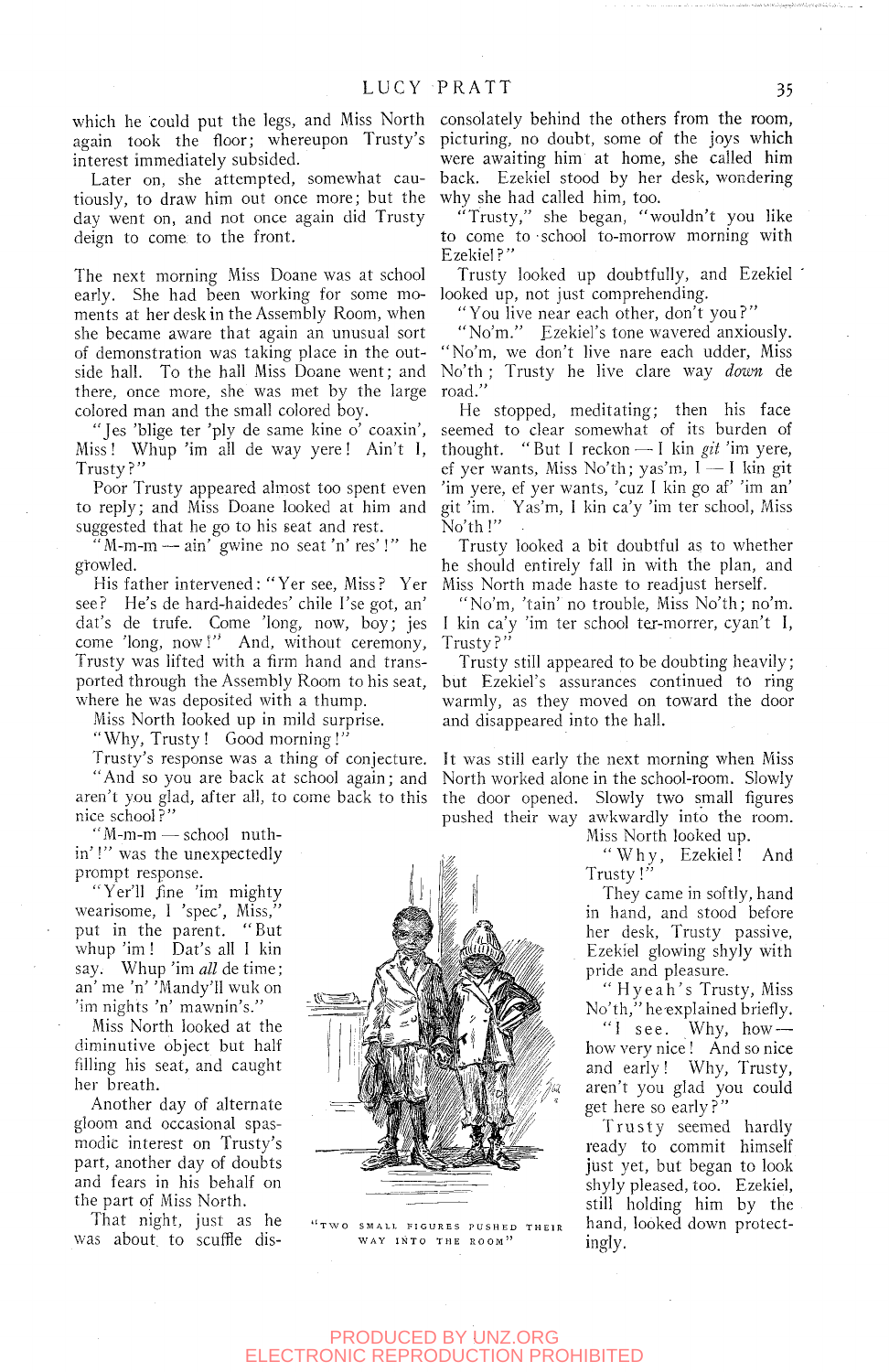"Yas'm, he - he likes ter git yere early; doan't yer. Trusty?"

"Yes, I'm sure he does," put in Miss North tactfully. "And now, perhaps he would like to help by getting some of the dust out of these erasers; they aren't very clean this morning."

His eyes brightened. "Yas'm!"

The two came back looking as if they had been temporarily detained in a flour-barrel.

"Why, yes, those are very clean; but you seem to be just a little dusty yourselves, aren't you?"

"Yas'm," agreed Trusty, while Ezekiel brushed him with doubtful success. " Kin ole Sam'el Smiff dus' 'em?"

"Samuel Smith? I don't think Samuel ever did dust them ——"

"'Cuz me 'n' 'Zekiel kin dus' 'em good's dat 'mos' *any* time; cyan't we, 'Zekiel?"

By the time that school was ready to begin that morning, there stood a stately line of "visitors from the North" across Miss North's room, ready for enlightenment on the Negro Problem. And as Miss North began: "We are having a new month to-day, children; who can tell me what the name of the month is?" the line drew itself up, preparatory to getting right down to the heart of the matter.

"What month, class?"

"February!"

"Yes; very good. Is February a short month or a long month?"

There was an unfortunate difference of opinion:

"Short!" "Long!" "Short!" "Long!" *"Short I" "Long!"* 

"Very well," joined in Miss North, ready to agree to anything. "What do you say about it, Archelus ? "

"Li'l' teeny bit uv a short month," explained<br>
"Ain' no longer'n —-" Archelus. "Ain' no longer'n  $-$ 

As Archelus was about to illustrate the length of February with his two small hands. Miss North waived any further information on the subject, and went on:

"Yes, a short month. And who can tell me what holiday we have in this month?"

There were two or three who promptly arrived at conclusions. The visitors were smiling wide smiles of appreciation.

"Lemuel?"

"Chris'mas!"

"Oh, no; we have just had Christmas. Samuel?"

"Thanksgivin'!"

"Why, no, indeed, Samuel; you are not' thinking. William?"

"Washin'ton's Birthday!"

One of the visitors, a rosy-cheeked gentleman

with white hair, gave such a loud grunt of appreciation at this that Miss North glanced his way.

"Can he tell us anything *about* George Washington?" he questioned smilingly, in response to Miss North's glance.

"Oh, 1 think so. Who can tell me some one thing about George Washington, children? Hands, please."

"That little boy," smiled the rosy-cheeked gentleman; "he seems to be getting so very much interested !"

Heavens! it was Trusty who was getting interested. Miss North glanced at his face, which radiated with delighted intelligence as he fixed his eyes on the closed coat-closet, and felt a chilling and definite foreboding.

"H-m - yes," she went on evasively, "yes. Ezekiel, can you tell us  $-$  something about  $-$ " What was the matter? Had *Ezekiel* forgotten how to talk? To be sure! His eyes, kindling with interest and pride, were fixed on his friend.

"No, no! This one," explained the rosycheeked gentleman, his eyes still resting smilingly on Trusty. "Well, what do you know about George Washington, little fellow?"

*"Miss No'th got 'im shet up in de coat-closet!"* 

The rosy-cheeked gentleman stepped back a bit, and there was suddenly a rather startled expression on the part of the visitors from the North. Somewhat furtively they glanced at the coat-closet, apparently expecting to see the immortal George emerge in person at any moment. Miss North coughed slightly, and looked as if she had known happier times.

"You may be seated. Trusty."

"She shet 'im in dere fer imperdence!" explained Trusty.

But just then the door creaked softly, and from the unknown depths of the coat-closet a little figure peered anxiously.

"Mith No'th! Kin I come out now?"

Miss North looked at the small figure, and then at the visitors from the

North, whereupon they all looked at her; and then suddenly the rosy-cheeked gentleman burst out into such unchecked, joyous laughter that the others all joined in, and the visitors from the North moved on.

At the same time, there was a thump on the door which opened from the back hall, and a large and ancient colored man advanced into the room.

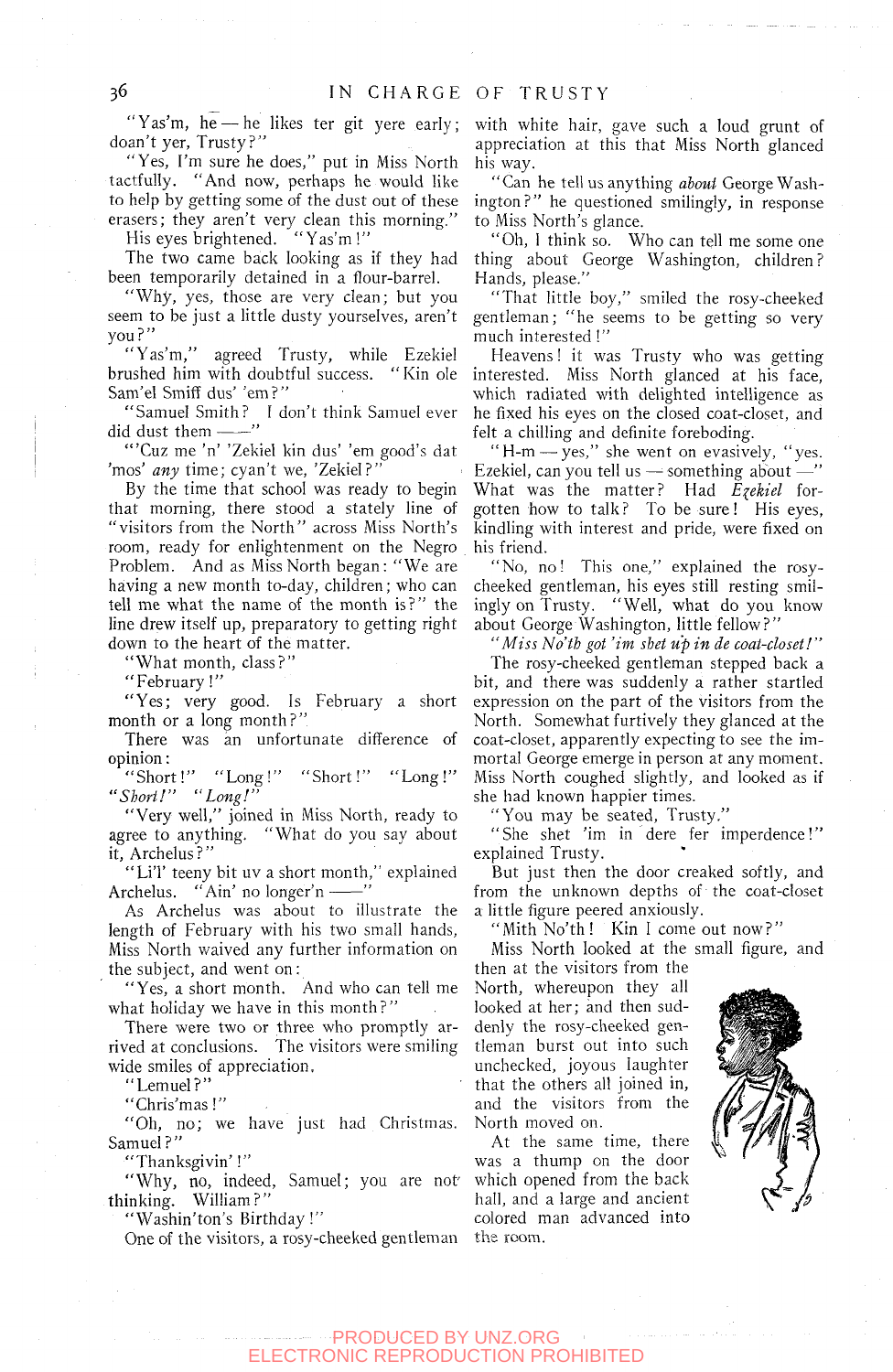

""THAT LITTLE BOY,' SMILED THE ROSY-CHEEKED GENTLEMAN"

"Mawnin', Miss, mawnin'!" he began in loud, cheerful tones. "'Scusin' de privilege o' de interruption, l'se 'blige ax yer kin I borry Trusty fer a li'l' w'ile, 'spesh'ly fer de 'casion?"

Just what the occasion was he did not explain ; but Trusty, possibly receiving suggestive glimmers of inward light on the subject, and being at this particular moment otherwise interested, began to show evidence of unexpected combativeness.

"M-m-m — I ain' gwine be 'scuse fer no 'casion," he mumbled cantankerously.

"Come, now, boy, ya-as, yer is, too!" disagreed the parent, advancing toward the subject of complication. "Yer see, Miss! Ain't I tole yer he's de hard-haidedes' chile ? Fus I'se 'blige whup 'im school, 'n' nex' I cyan' git 'im 'way ter bless me ! Ain't I jes tole yer !" And again, with a firm hand. Trusty was lifted and transported across the room to the open door. Miss North hastily suggested the final formalities requisite for an excuse, but her voice was quite lost among the reverberations of a more powerful organ:

"Ain't I jes tole yer so ! Ya-as, yer is, too ! Ain't I jes tole yer! Come 'long, now; jes come 'long, now!"

They disappeared through the doorway, and then only the final reverberations came back to them as Trusty was triumphantly exhorted on his way.

But the worst of vicissitudes, and the best of them, only wait to give place to new ones, and the old days change to new ones and the weeks and the months go on; and, as the oft-repeated

act becomes a habit, so it had finally become an unvarying habit for Ezekiel to arrive at school with Trusty's hand held loosely in his own, while Trusty himself plodded unresistingly at his side.

But occasionally there comes a time, too, when the habitual thing fails to happen.

It was one morning toward the end of May. Miss North had glanced at the clock, which hovered close to nine, and then she had glanced around the room at several waiting children, and into the yard, which was filling rapidly, and wondered, half passively, why Ezekiel and Trusty had not come. In a quickly changing, drifting undercurrent of thought, she remembered their first arrival together — just how they had looked as they stood, hand in hand, before her desk. Again, she remembered Trusty as he had looked that first day, just after his arrival, first sullenly rebelling, and then vibrating, as it were, between a state of absolute indifference and one of suddenly aroused interest. Strange, how it had grown to be a regular thing for Trusty to be "interested"! She glanced around the room and out to the yard again, and wondered why they didn't come; and when one of the children came in from outside with an excited story of "ole Trusty racin' down de road, an' 'is father after 'im," she listened.

"Ole man Miles say Trusty he cyan' come school dis yere day, an' Trusty say he is, an' 'Zekiel say he is, too, an' ole man say he ain't, an' Trusty 'n' 'Zekiel say he is, an' start off down de road jes a-runnin'! An' ole man af 'em clean all de way yere!"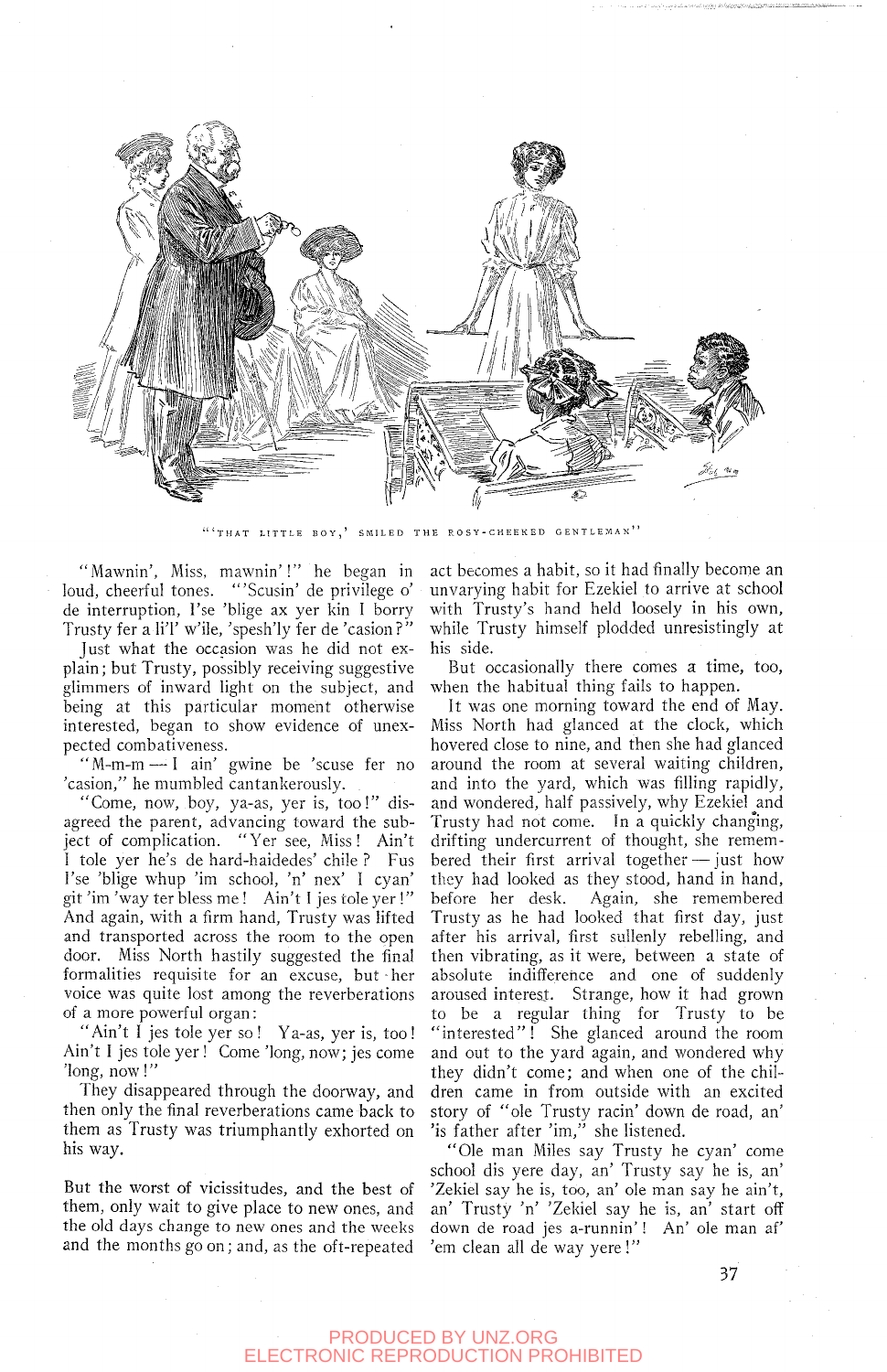A moment after this enthusiastic announcement, the school-room door burst open, and Ezekiel came lurching into the room, half carrying, half dragging Trusty, who was spattered with mud and dirt from head to foot.

*"Miss No'ih! He say he cyan' come!"*  cried Ezekiel. *"He^—'he say*—*he cyan come*  —*no mo'V* He stumbled against her desk, and Trusty dropped limply down before him, feebly snatching at Miss North's skirts.

"He — he — say — I cyan'— come — no mo'!" he whispered in a faint, panting echo.

Ezekiel dropped heavily against the desk, his breath catching convulsively in his throat. "He — he lock 'im up so he cyan' come ter ter school!" he choked. " But — T-Trusty he say he — he is, an' he keep on tellin' 'im he is — an' he is ! An'— an' he jes say — he cyan'  $come - no - mo'$ !" His head bumped down between his arms, and he waited, his breath still catching in his throat. "An'  $I - I$  tells 'im he — he's *'hlige* ter come ! But —'tain'  $no$  — use; he — he — jes lock de do'! An' an' we jumps outen de winder, an'— an' he cotch T-Trusty 'n' lock 'im up 'gin — an'— an' he jumps outen 'gin —'cuz he keeps on tellin'  $\lim_{h \to \infty}$  he's —  $\lim_{h \to 0}$ -blige ter come ter — ter school! He — he tells 'im he's — jes — *'h-blige ter come!"* 

With hushed faces, the children gazed first at Ezekiel and then at Miss North. With an involuntary movement of the arms, she made a movement toward him. But a small heap of a boy stirred at her feet, and she looked down. A possibility, suddenly realized, seemed to seize him, and he looked up, clinging to her in helpless terror.

"Doan't yer let 'im tek me back!" he whispered hoarsely, "so 1 cyan' git 'way! Doan't yer. Miss No'th ! Please doan't yer ! 'Cuz ain't I 'blige — ain't 1 'blige — s-seem like — some'ow"— Miss North bent down to hear it  $-$  "s-seem like — some'ow — t-ter-day — I'se jes —*'hlige ter he yere !"* 

She heard the faint, choked whisper, and she saw the trembling little figure. She saw the other little figure, and then again the faint, choked whisper came sounding up to her ears. But dimly, dimly — just for the moment she seemed to hear something else — to see another little boy, whipped to school by a coarse, brutish man, yet all the while helplessly struggling against it. That other little boy — again the small hands caught at her skirts.

" Doan't yer let 'im ! Will yer. Miss No'th ? " She lifted him from the floor.

"No—I won't let him," and she put him gently into his seat.

Still, with hushed faces, the children gazed wonderingly. . . . She held out her arms.

"Come, Ezekiel!" Was Miss North going to cry?

"Sit down — right here, Ezekiel; you are very — tired!"

He still hung over the desk, and she went up to him between the seats.

"Eze-kiel! Come! Come — my dear little boy!"

But there was the sound of an opening door, and she turned.

In the doorway stood a large and ancientlooking colored man, and for a moment he only stood there, breathing laboriously and murmuring in strange, half-audible tones. Then, with sudden unexpected perception, he took in the scene before him. Half mortified, half conciliatory, he turned to Miss North.

"Jes all completely wrop in dey edjercation!" he explained ingratiatingly, with resigned indulgence. His eyes rested on Trusty.

"Cert'nly did use ter be de boss o' dat boy! Cert'nly did!" He looked at Ezekiel and chuckled indulgently. "But look like times is change! Cert'nly is change! Ya-as, suh, I jes natchelly pass de case over ter you!"

He turned around, and went out again and Ezekiel looked up at Miss North through his tears.

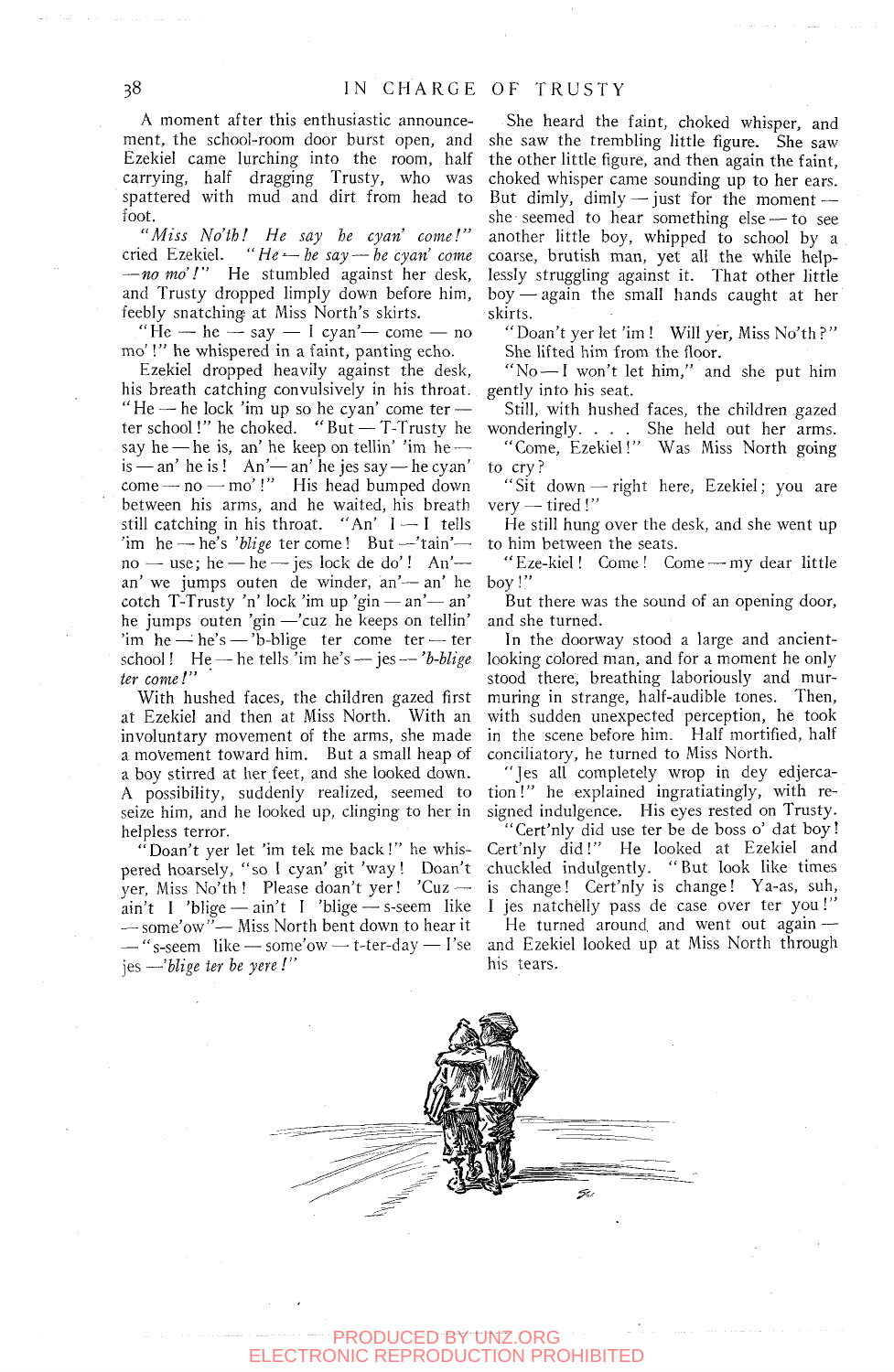

Many miles in the intentor of the<br>South in the summer and fall of<br>1865 took me over the track of<br>Sherman's march, which, in South<br>Carolina at least, looked for<br>many miles like a broad black streak of ruin Y travels in the interior of the South in the summer and fall of 1865 took me over the track of Sherman's march, which, in South Carolina at least, looked for and desolation — fences gone, lonesome smokestacks, surrounded by dark heaps of ashes and cinders, marking the spots where human habitations had stood, the fields along the road wildly overgrown by weeds, with here and there a sickly-looking patch of cotton or corn cultivated by negro squatters. In the city of Columbia, the political capital of the State, ! found a thin fringe of houses encircling a confused mass of charred ruins of dwellings and business buildings which had been destroyed by a sweeping conflagration.

No part of the South I then visited had, indeed, suffered as much from the ravages of the war as South Carolina — the State which was looked upon by the Northern soldier as the principal instigator of the whole mischief and therefore deserving of special punishment. But even those regions which had been touched but little or not at all by military operations were laboring under dire distress. The Confederate money in the hands of the Southern people, paper money signed by the Confederate

had by the collapse of the Confederacy become entirely worthless. Only a few individuals of more or less wealth had been fortunate enough to save, and to keep throughout the war, small hoards of gold and silver, which in the aggregate amounted to little. Immediately after the close of the war the people may be said to have been substantially without a "circulating medium" to serve in the transaction of ordinary business. United States money came in to fill the vacuum, but it could not be had for nothing; it could be obtained only by selling something for it, in the shape of goods or of labor. The Southern people, having during four years of war devoted their productive activity, aside from the satisfaction of their current home wants, almost entirely to the sustenance of their army and of the machinery of their government, and having suffered great losses by the destruction of property, had, of course, very little to sell. In fact, they were dreadfully impoverished and needed all their laboring capacity to provide for the wants of the next day; and as agriculture was their main resource, upon which everything else depended, the next day was to them of supreme importance.

### *The First Crop Without Slaves*

government without any security behind it. found their whole agricultural labor system But now the men come home from the war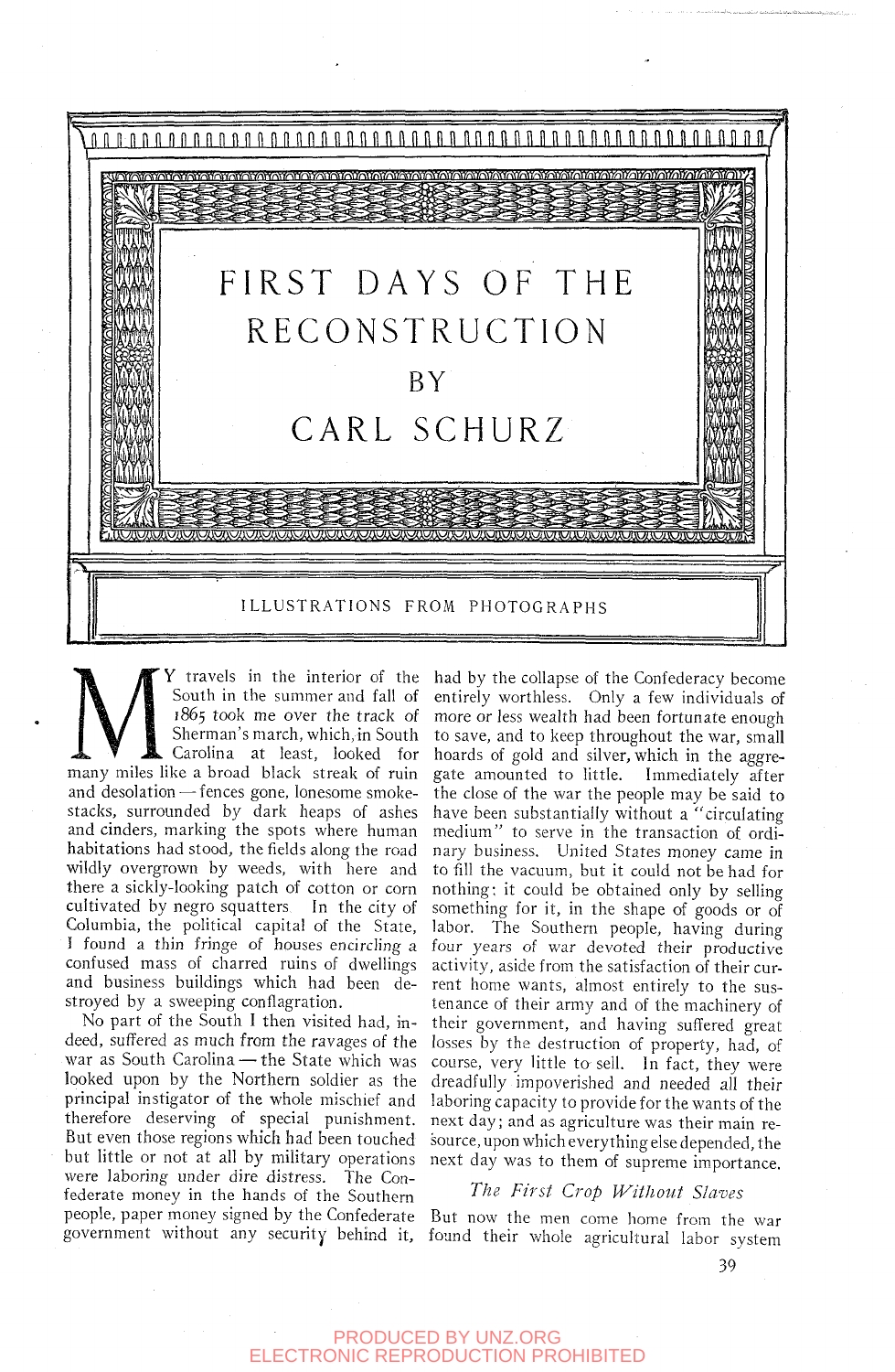turned upside down. Slave labor had been their absolute reliance. They had been accustomed to it, they had believed in it, they had religiously regarded it as a necessity in the order of the universe. During the war a large majority of the negroes had stayed upon the plantations and attended to the crops in the wonted way in those regions which were not touched by the Union armies. They had heard of "Mas'r Lincoln's" Emancipation Proclamation in a more or less vague way, but did not know exactly what it meant, and preferred to remain quietly at work and wait for further developments. But when the war was over, general emancipation became a well-understood reality. The negro knew that he was a free man, and the Southern white man found himself face to face with the problem of dealing with the negro as a free laborer. To most of the Southern whites this problem was utterly bewildering. Many of them, honest and wellmeaning people, admitted to me, with a sort of helpless stupefaction, that their imagination was neipress stuperaction, that their imagination was wholey incapable of grasping the fact that their to deal with this perplexion fact, and yet they had to acat with this perprexing ract, and practically to accommodate themselves to it, at once and without delay, if they were to have any crops that year.

Many of them would frankly recognize this necessity and begin in good faith to consider how they might meet it. But then they stumbled forthwith over a set of old prejudices which in their minds had acquired the stubborn force of convictions. They were sure the negro would not work without physical compulsion; they were sure the negro did not, and never would, understand the nature of a contract; and so on. Yes, they " accepted the situation." Yes, they recognized that the negro was henceforth to be a free man. But could not some method of force be discovered and introduced to compel the negro to work? It goes without saying that persons of such a way of thinking labored under a heavy handicap in going at a difficult task with a settled conviction that it was really "useless to try." But even if they did try, and found that the negro might, after all, be induced to work without physical compulsion, they were apt to be seriously troubled by things which would not at all trouble an employer accustomed to free labor. I once had an argument with a Georgia planter who nau an argument with a Georgia planter who volutionsly insisted that one of me negro thereby who had objected to a whipping had history furnished the most conclusive proof of ms unities for reedom. And such statements were constantly remoted by ruring

stood the negro and knew how to treat him, and that we of the North did not and never would.

This might have been true in one sense, but not true in another. The Southerner knew better . than the Northerner how to treat the negro as a slave, but it did not follow that he knew best how to treat the negro as a freeman; and just there was the rub. It was perhaps too much to expect of the Southern slaveholders, or of Southern society generally, that a clear judgment of the new order of things should have come to them at once. The total overturning of the whole labor system of a country, accomplished suddenly, without preparation or general transition, is a tremendous revolution, a terrible wrench, well apt to confuse men's minds. It should not have surprised any fairminded person that many Southern people for a time clung to the accustomed idea that the landowner must also own the black man tilling his land, and that any assertion of freedom of action on the part of that black man was insubordination equivalent to criminal revolt, and any dissent by the black man from the employer's opinion or taste intolerable insolence. Nor should it be forgotten that the urgent necessity of negro labor for that summer's crop could hardly fail to sharpen the nervous tension then disquieting Southern society.

#### *Restless Foot-loose Negroes*

It is equally natural that the negro population of the South should at that time have been unusually restless. I have already mentioned the fact that during the Civil War the bulk of the slave population remained quietly at work on the plantations, except in districts touched by the operations of the armies. Had negro slaves not done so, the Rebellion would not have survived its first year. They presented the remarkable spectacle of an enslaved race doing slaves' work to sustain a government and an army fighting for the perpetuation of its enslavement. Some colored people did, indeed, escape from the plantations and run into the Union lines where our troops were within reach, and some of their young men enlisted in the Union army as soldiers. But there was nowhere any commotion among them that had in the slightest degree the character of an uprising in force of slaves against their masters. Nor was there, when, after the downfall of the Confederacy, general emancipation had become an established fact, a single instance of an act of vengeance committed by a negro upon a white man for inhumanity suffered by him or his while in the condition of bondage. No race or class of men ever passed from slavery to freedom with a record equally pure of revenge. But many of